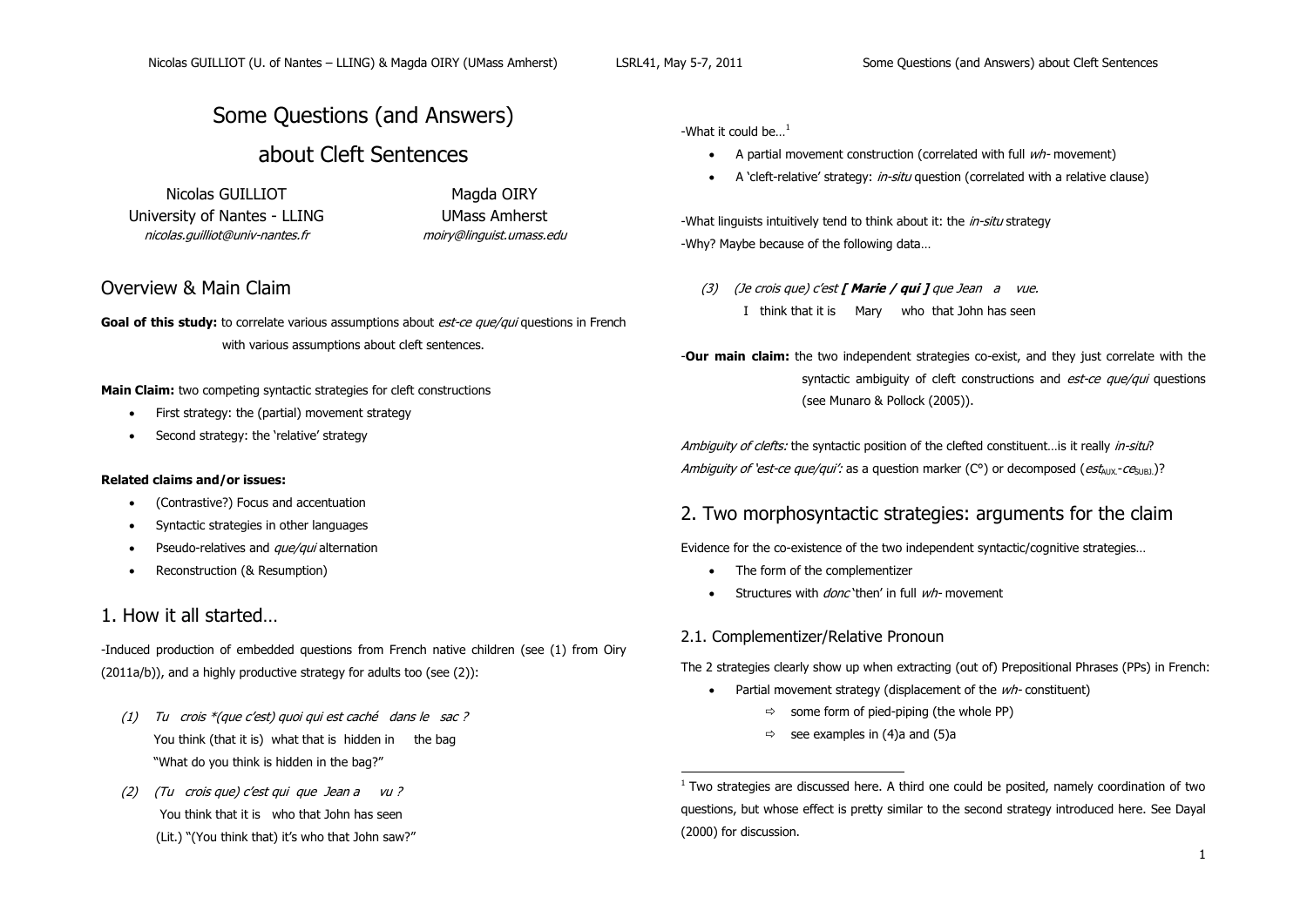-

- 'Relative' strategy (presence of a relative clause)
	- $\Rightarrow$  specific relative pronouns such as *dont* ("of whom"), *à qui* ("to whom"), avec lequel ("with which")
	- $\Rightarrow$  see examples in [\(4\)b](#page-1-0) and [\(5\)b](#page-1-1)
- <span id="page-1-0"></span>(4) a. C"est **de quoi** que tu as parlé ?
	- It is of what that you have talked
	- b. C"est quoi **dont** tu as parlé ?
	- It is what Rel you have talked
	- "What is it that you talked about?"
- <span id="page-1-1"></span>(5) <sup>a</sup>. C"est **avec quel couteau** que tu as coupé le gâteau ? It is with which knife that you have cut the cake
	- b. C"est quel couteau **avec lequel** tu as coupé le gâteau ? It is which knife with which you have cut the cake "Which knife is it that you cut the cake with?
- 2.2. Structures with *donc* ("then")

The 2 strategies show up with full  $w/h$ - movement too: presence versus absence of the adverb donc ("then"):

- (6) De quoi/qui est-ce que tu parles ? of what/whom is it that you talk
- <span id="page-1-2"></span>(7) Qu" / Qui est-ce donc dont tu parles ? what/who is it then  $Re/$  you talk
- $\Rightarrow$  dont relative clause available in presence of the adverb donc (see [\(7\)\)](#page-1-2)

### 3. Two morphosyntactic strategies: analyses

### 3.1. The ('partial') movement strategy

Properties of the strategy (related to expletive analyses of clefts, as in Chomsky (1977)):

- (Partial) movement of the wh- constituent from the *in-situ* position
- $\bullet$  Focus Particle *c'est (que)*
- one intonation phrase (INTP) associated to the "cleft", with contrastive focus on the displaced constituent, licensed by the Foc. Particle  $c'est (que)$
- ↓ (8) (Tu crois que) **[** [Foc"" <sup>c</sup>"est DE QUOI que il a parlé de quoi ]] **]INTP** You think that Foc. of what that he has talked
- What triggers movement...
	- $\Rightarrow$  Partial movement of the *wh*-constituent? YES
	- $\Rightarrow$  Interrogative Movement? Maybe NOT, related to Focus
	- $\Rightarrow$  Main argument: pied-piping occurs in answers too (se[e \(9\)\)](#page-1-3)
- <span id="page-1-3"></span>(9) (Je crois que) c"est **de son travail** qu"il a parlé. I think that Foc. of his job that-he has talked
	- Partial Movement in other languages: Simple Partial Movement always related to a Focus particle (see Fanselow (2006), and Saddy (1991))
- (10) a. Bill tahu Tom men-cintai siapa? (Bahasa Indonesian) Bill knows Tom Trans-loves who b. Bill tahu **siapa** yang Tom cintai? Bill knows who *Foc*. Tom loves "Who does Bill know that Tom loves?"

 $<sup>2</sup>$  Focus, when contrastive, does not have to coincide with the right-edge of the intonation</sup> phrase (see Erteschik-Shir (1997)).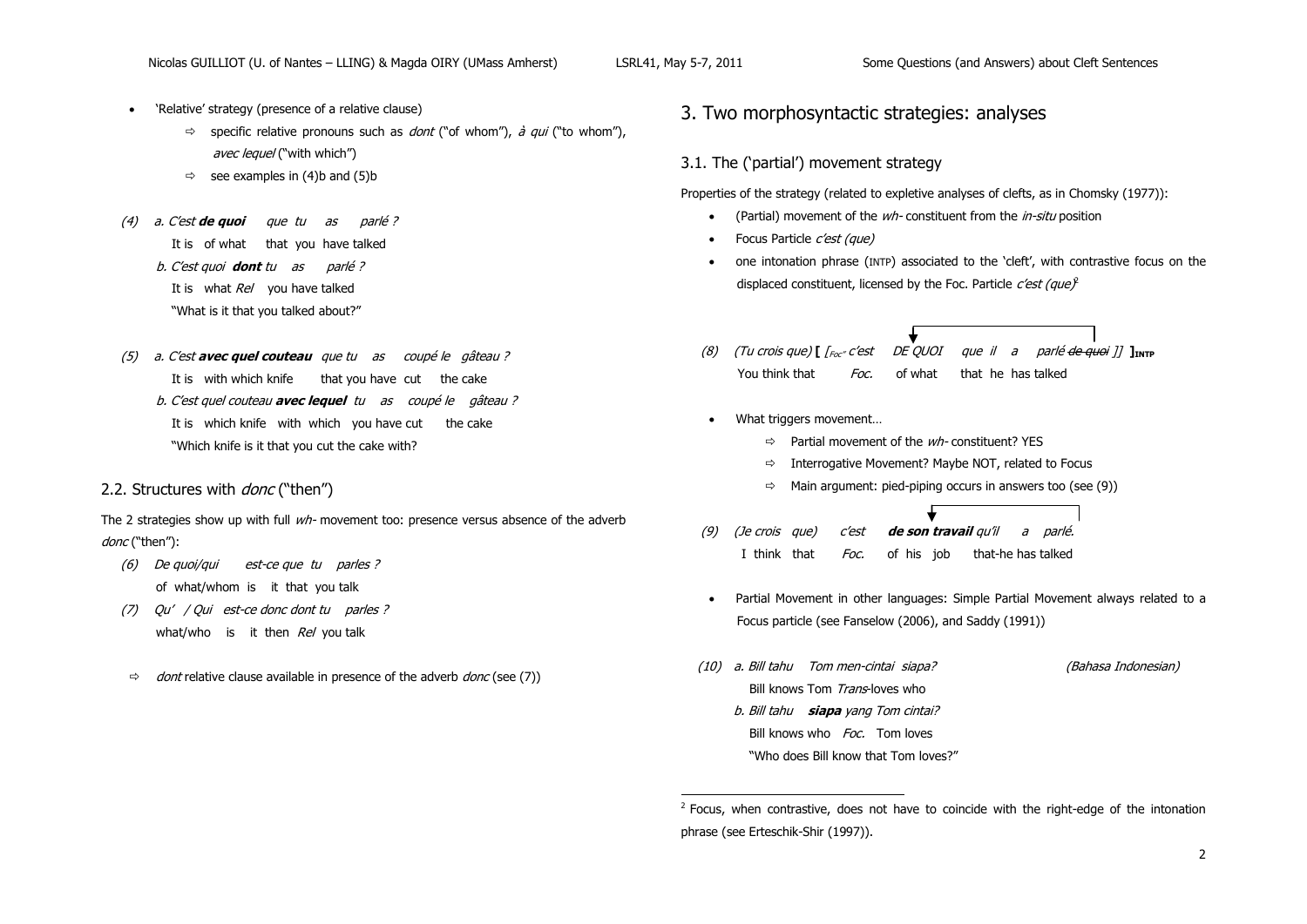- (11) Buku-buku yang saya cium. books Foc. I love "I love BOOKS."
- $\bullet$  How the 'partial' movement strategy correlates with full  $wh$  movement: Foc. particle  $C$ est que (Foc<sup>o</sup>) and Quest. Particle est-ce que ( $C<sup>o</sup>$ ) in a complementary distribution.
	- $\Rightarrow$  The focus position is not present anymore (no presupposition)
- (12)  $\int_{C'}$  De quoi  $\int_{C'}$  est-ce que] (tu crois qu') il a parlé <del>de quoi</del> ]] of what *Quest.Prt*. you think that he has talked

### 3.2. The 'relative' strategy

j

Properties of the strategy (related to extraposition analyses of clefts, as in Den Dikken (2006)):

- Copular/identificational construction ( $\hat{e}$ tre 'be' as I°) and  $wh$ -constituent in-situ
- extraposed relative clause, analysed here as a multidominance structure (see Bachrach & Katzir (2008))
- two intonation phrases (INTP) associated to the 'cleft', with (non-)contrastive focus on the  $wh$ - constituent at the right-edge of the first INTP<sup>3</sup>
- (13) (Tu crois que)  $[\int_{I''} f_{D''} f_{D^{\circ}} c e]$  ] est  $f_{D''} f_{D''}$  QUOI] ] ]  $]$ **] INTP** you think that  $C''$  **[** dont il a parlé **]INTP** 6 Rel he has talked
- Why multidominance? Constraints on the relative pronouns and on the interpretation of the relative clause: between restrictive and appositive…
- $\bullet$  How the 'relative' strategy correlates with full  $wh$  movement: gives rise to regular subject (ce)-auxiliary (est) inversion
	- $\Rightarrow$  The focus position is still present in the *in-situ* position (presupposition)



First potential problem: the output is not always grammatical in French...

- <span id="page-2-1"></span>(15) \*Qu" est-ce dont tu parles ? what is it  $Re/$  you talk
- Solution: related to the constraint on the non-contrastive focus at the right-edge of INTP forces the presence of an item like *donc* (to fill the right-edge)...
- (16) **[** Qu" est-ce donc **]INTP** dont tu parles ? what is it then  $Re/$  you talk

Second potential problem: it seems better sometimes...

- <span id="page-2-0"></span>(17) Qui est-ce dont tu parles ? who is it  $Re/$  you talk
- Solution: might be related to Focus again, as  $Qui$  [animate] (in [\(17\)\)](#page-2-0) is a strong/tonic form whereas  $Qu'$ [inanimate] (i[n \(15\)\)](#page-2-1) is a weak/clitic form
	- (18)  $\int$  Qui est-ce  $\frac{\partial U}{\partial r}$  **]**<sub>INTP</sub> dont tu parles ? what is it then  $Re/$  you talk
		- $\Rightarrow$  Qui satisfies the focus constraint at the right-edge in the 'reconstructed' position

 $3$  An element at the right-edge of the INTP in French can be assigned non-contrastive focus (see Hamlaoui (2007)).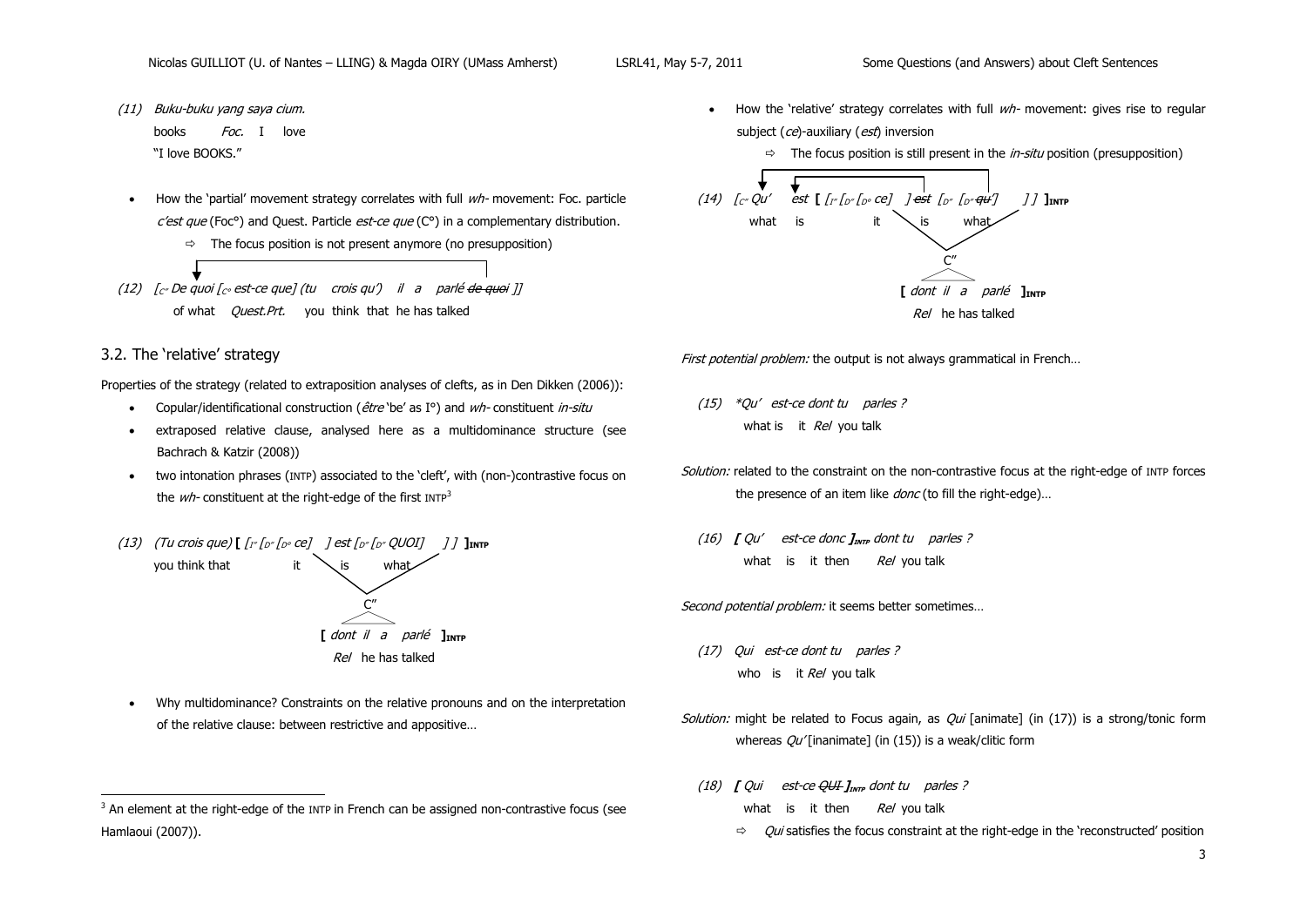-

## 4. Further arguments for the analyses

Three major distinctions between the two strategies:

- One or two intonation phrases for the 'cleft' construction
- Absence or presence of a relative clause
- The *in-situ* position in the embedded clause or as an argument of the copula

**Diagnostics:** presence of specific relative pronouns and/or the adverb *donc* 

 $\Rightarrow$  2<sup>nd</sup> strategy with 2 intonation phrases + a relative clause

4.1. On Focus "holders"…

Second strategy ('relative' strategy) associated with:

- Two intonation phrases  $\lceil \text{cleft} \rceil_{\text{IMP}} \lceil \text{relative clause} \rceil_{\text{MTP}}$
- A (non-)contrastive focus at the right-edge of the first INTP

### **Natural predictions:**

- There needs to be an item to fill the right-edge
- (19) ??Quel étudiant est-ce dont tu parles ? which student is-it Rel you talk
- Several items could in principle fill the right-edge
- (20) Quel étudiant est-ce donc / diantre /exactement dont tu parles ? which student is-it then  $/$  good heavens /precisely  $Re/$  you talk
- **Correlation:** full *wh* movement related to the first (partial movement) strategy gets rid of the focus position (Foc.Prt  $\rightarrow$  Quest.Prt.)...presence of an adverb should be odd.
	- (21) ??De quel étudiant est-ce donc/diantre //exactement que tu parles ? of which student is-it then/good heavens/precisely that you talk

4.2. Stranding *c'est (que/qui)*...

The status of  $c'est$  (que/qui) :

- A Focus Particle in the first strategy, which disappears with full  $w/h$  movement
- A copular sentence in the second strategy, with a requirement to fill the right-edge of the first INTP

**Predictions:** stranding *c'est (que/qui)* should be...

- impossible with the  $1<sup>st</sup>$  strategy (no Foc. Prt. anymore)
- (22) \*De quoi penses-tu que c'est que Jean a parlé ? of what think-you that Foc. that John has talked
- highly constrained with the  $2<sup>nd</sup>$  strategy (only when the right-edge can be filled)
- (23) ??Que penses-tu que c"est dont Jean a parlé ? what think-you that it-is Rel John has talked
- (24) Qui crois-tu que c"est QUI dont Jean a parlé ? who think-you that it-is  $Re/$  John has talked
- 4.3. Clefts and Relative clauses…

The status of the embedded clause (CP):

- $\bullet$  A subordinate clause for the first strategy<sup>4</sup>
- A clear relative clause for the second strategy

**Natural prediction:** presence of a (further) relative clause (RC) should be possible with the first strategy only

<sup>4</sup> The status of the embedded clause for the this strategy is highly controversial: a subordinate clause, (part of) a small clause, a free relative,…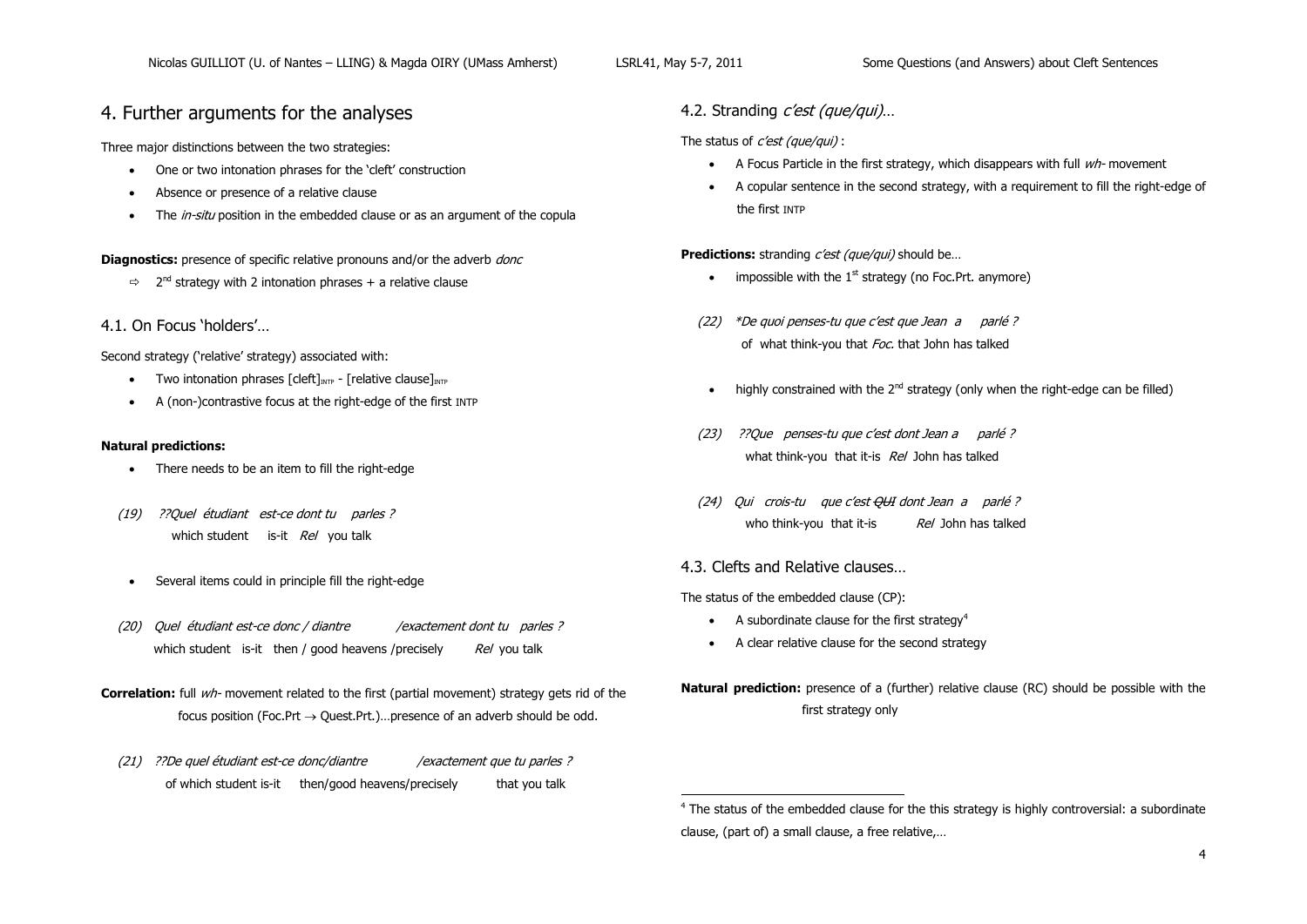The ambiguous case (both strategies available):

- (25) a. Qui est-ce que Paul a invité  $\sqrt{Re}$  que Marie aime 1? Full wh- movement who *Quest.Prt*. Paul has invited that Mary loves b. C'est qui que Paul a invité  $r_{BC}$  que Marie aime 1? (Partial) focus movement Foc. who that Paul has invited that Mary loves ?
	- c. Paul a invité qui  $\int_{R_C}$  que Marie aime 1 ? In-situ Paul has invited who that Mary loves "Who did Paul invite that Mary loves?"

#### Forcing 1st strategy (pied-piping + complementizer)

(26) a. De qui est-ce que Paul a parlé  $\int_{RC}$  que Marie aime 1? Full wh- movement of who *Quest.Prt.* Paul has talked that Mary loves b. C'est de qui que Paul a parlé  $\Gamma_{BC}$  que Marie aime 1? (Partial) focus movement Foc. of who that Paul has talked that Mary loves c. Paul a parlé de qui  $\int_{RC}$  que Marie aime  $\int$  ? Paul has talked of who that Mary loves "Who did Paul talked about that Mary loves?"

#### Forcing 2<sup>nd</sup> strategy ('dont' relative pronoun, and the adverb 'donc')

- (27) a. ??Qui est-ce donc dont Paul a parlé  $\int_{RC}$  que Marie aime ] ? Full wh-movement who is-it then  $Re/$  Paul has talked that Mary loves
	- b. ??C'est qui donc dont Paul a parlé  $I_{RC}$  que Marie aime 1 ? In-situ it-is who then Rel Paul has talked that Mary loves ??"Who is it then that Paul talked about that Mary loves?"
	- $\Rightarrow$  Need for an item to coordinate the two relative clause
- (28) a. Qui est-ce (donc) [ dont Paul a parlé ] ET [ que Marie aime ] ? b. C'est qui (donc) [ dont Paul a parlé ]  $ET$  [ que Marie aime ] ?
- 4.4. Reconstruction

**Reconstruction phenomenon:** the fact that fronted items may (have to) be 'reconstructed' within the movement chain for interpretation matters

The *in-situ* position relative to the two strategies:

- $\bullet$  within the 'embedded' clause for the  $1^\text{st}$  strategy
- $\bullet$  the argument of the copula for the  $2^{nd}$  strategy

**Natural prediction:** reconstruction data should differ with respect to the clefting strategy

- (29) \*Quelle photo de Paul<sub>1</sub> est-ce qu'il<sub>1</sub> a déchirée ? which picture of Paul *Quest.Prt*. he has torn
- (30) Quelle photo de Paul<sub>1</sub> est-ce donc qu' il<sub>1</sub> a déchirée ? Which picture of Paul is-it then that he has torn

-Explanation for the contrast (following Erteschik-Shir (1997)):

- 1. Fronted  $w/h$  items have to be reconstructed to 'locate' the variable associated with them
- 2. Reconstructed positions are limited to the ones that allow for non-contrastive focus, at the right-edge of INTP
- (31) \*Quelle photo de Paul<sub>1</sub> est-ce qu'il<sub>1</sub> a déchirée  $x$ , photo de Paul<sub>1</sub> ? which picture of Paul *Ouest.Prt*. he has torn
- (32) [ Quelle photo de Paul<sub>1</sub> est-ce donc  $x$ , photo de Paul<sub>1</sub>  $I_{\text{NTP}}$  qu' il<sub>1</sub> a déchirée ? which picture of Paul is-it then that he has torn
- -And the same phenomenon appears with embedded contexts:
	- (33) [ Quelle photo de Paul<sub>1</sub> est-ce que tu crois  $x_r$  photo de Paul<sub>1</sub> *I<sub>INTP</sub>* qu'il<sub>1</sub> a déchirée ? which picture of Paul *Quest.Prt.* you think that he has torn